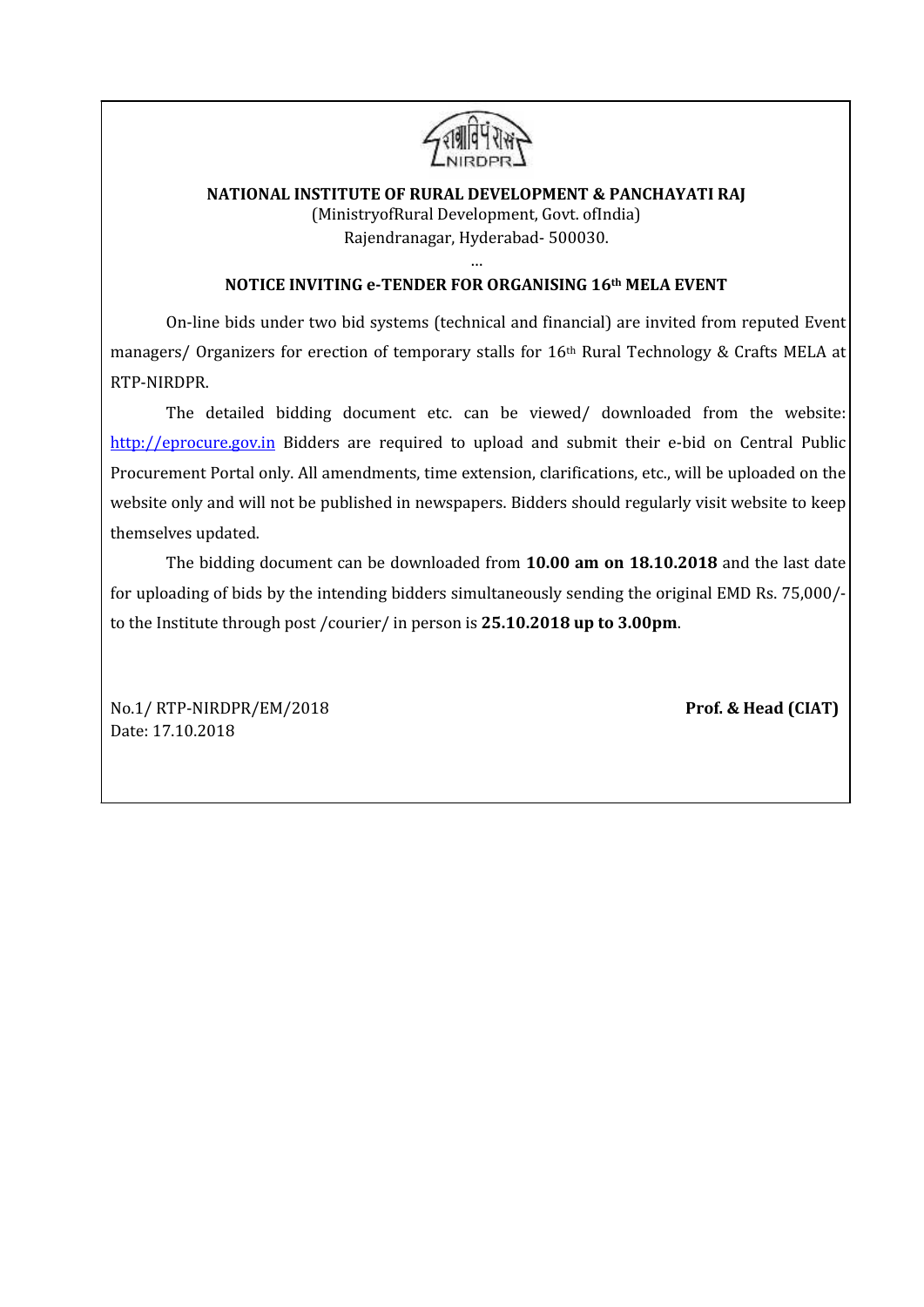

## **NATIONAL INSTITUTE OF RURAL DEVELOPMENT & PANCHAYATI RAJ**

(Ministry of Rural Development, Govt. Of India) Rajendranagar, Hyderabad- 500030.

 $\mathbf{m}$  . The set of  $\mathbf{m}$ 

### **NOTICE INVITING e-TENDER FOR ORGANISING 16th MELA EVENT**

### **1. Invitation of bids**

On-line bids are invited under two bid system (technical and financial) for **ORGANISING 16th MELA EVENT at RTP- NIRDPR**, Rajendranagar, Hyderabad-500030, Telangana. Manual bids shall not be accepted.

Tender document may be downloaded from Central Public Procurement Portal (CPP) https://eprocure.gov.in. The time schedule for the tendering activities shall be as under:

| 1. | Date of notification of tender notice on CPP Portal | 17.10.2018                                                                                                                                                                                                                                  |
|----|-----------------------------------------------------|---------------------------------------------------------------------------------------------------------------------------------------------------------------------------------------------------------------------------------------------|
|    | /publication in the newspaper                       |                                                                                                                                                                                                                                             |
| 2. | Start of downloading of tender document by the      | 11.30 am on 17.10.2018                                                                                                                                                                                                                      |
|    | Intending bidders                                   |                                                                                                                                                                                                                                             |
| 3. | Last date of uploading of the bids by the intending |                                                                                                                                                                                                                                             |
|    | bidders along with scanned copy of Earnest          | 25.10.2018 by 3.00 PM                                                                                                                                                                                                                       |
|    | <b>Money Deposit</b>                                |                                                                                                                                                                                                                                             |
| 4. | Last date of submission of Demand Draft in          |                                                                                                                                                                                                                                             |
|    | original payable in favour of NIRD, Hyderabad       | 25.10.2018 by 11.00 AM                                                                                                                                                                                                                      |
|    | towards Earnest Money Deposit(EMD)                  |                                                                                                                                                                                                                                             |
| 5. | <b>Amount of Earnest Money Deposit</b>              | Rs.75,000/-                                                                                                                                                                                                                                 |
| 6. | Date of showing Demo Stall by bidders               | 25.10.2018 by 3.00pm                                                                                                                                                                                                                        |
| 7. | Date of downloading of technical bid and Financial  | 26.10.2018 at 3.30 PM                                                                                                                                                                                                                       |
|    | bid received on-line by the last date and time      |                                                                                                                                                                                                                                             |
| 8. | <b>Tendering Authority</b>                          | P&H, CIAT-NIRDPR<br>National<br>Institute<br>Rural<br>of<br>Development & Panchayati Raj<br>Rajendranagar<br>Hyderabad - 500030                                                                                                             |
| 9  | The terms and                                       | a) $50\%$ of<br>the<br>will<br>amount<br>be                                                                                                                                                                                                 |
|    | Conditions of payment                               | released after<br>of<br>dumping<br>Materials and erecting the stalls at<br>site.<br>b) 25% of the amount will be released<br>after completion of the erection.<br>25%<br>will<br>be<br>released<br>after<br> c <br>completion of the event. |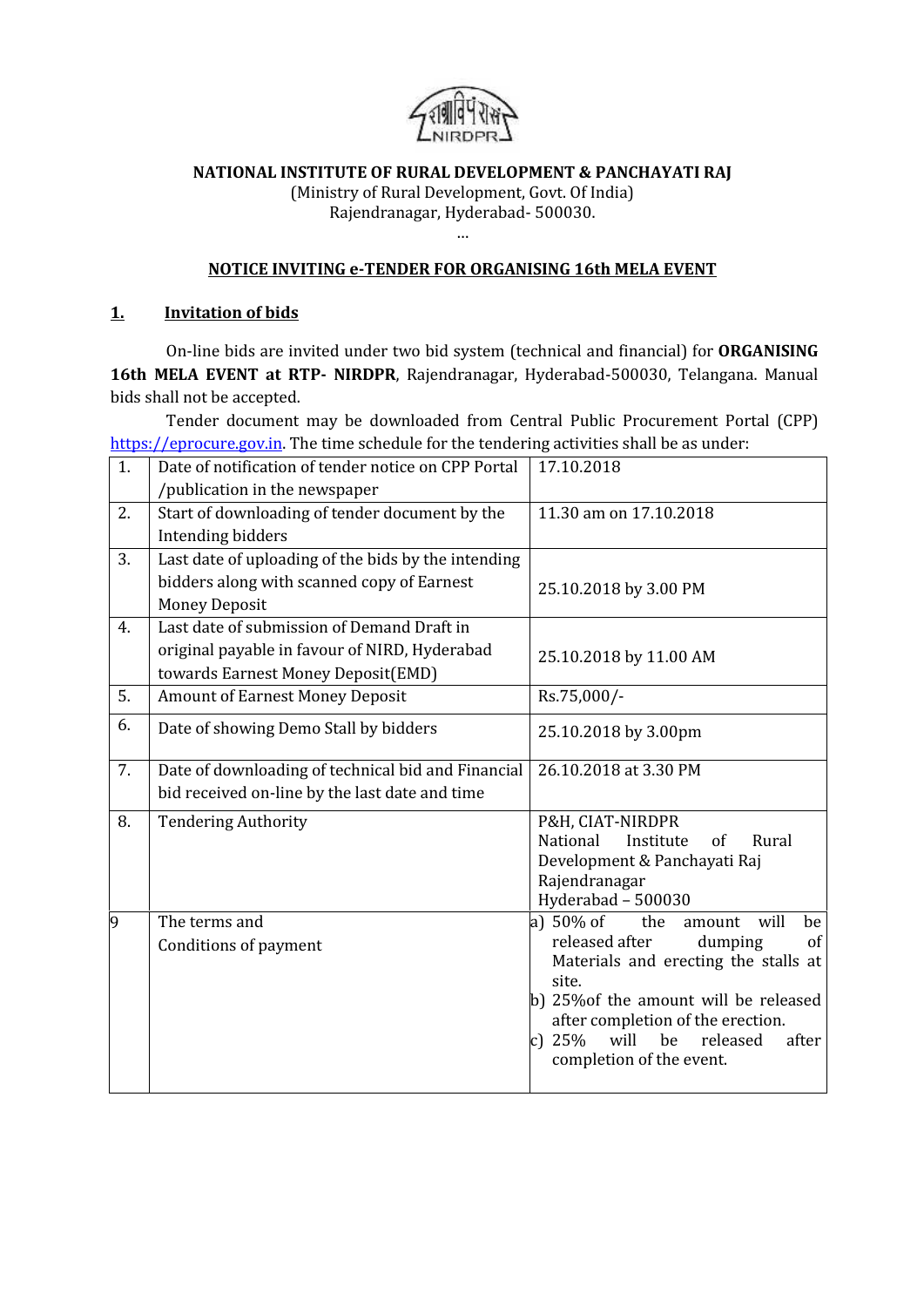# **2. Instructions for submission of bids**

- (1) Bids shall be submitted on-line in two parts, viz., technical bid in ANNEXURE-II and financial bid in ANNEXURE-III at CPPPortal website: https://eprocure.gov.in**.** The offers submitted by Telegram/Fax/email shall not be considered. No correspondence will be entertained in this matter.
- (2) Not more than one tender shall be submitted by one bidder or bidders having business relationship. Under no circumstance will father and his son(s) or other close relations who have business relationship with one another (i.e. when one or more  $partner(s)/directory(s)$  are common) be allowed to tender for the same contract as separate competitors. A breach of this condition will render the tenders of both parties liable to rejection.

## **3. Preparation of Bids**

- (3) Bidders should carefully read the tender document and understand its requirements before submission of their bids. They should also take into account any corrigendum published in continuation to the original one. Any non-fulfilment may lead to rejection of bid.
- (4) Bid documents to be submitted as required in the tender document may be in PDF/XLS/RAR/DWF formats. Bid documents may be scanned with100 dpi with black and white option.
- (5) The technical bid in ANNEXURE-II to be submitted in the first cover should contain the following documents:
	- (a) Scanned copy of valid registration certificate, valid license, PAN No., GST Registration Certificates, experience certificate as per the tender notice and letter in respect of un-conditional acceptance of all the terms and conditions of the tender document.
	- (b) Scanned copy of Income Tax Clearance Certificate for the preceding three years.
	- (c) Scanned copy of audited Balance Sheet and Profit & Loss Account for the preceding three financial years.
	- (d) Scanned copy of Partnership Deed wherever applicable.
	- (e) Scanned copy of the Demand Draft for Rs.75,000/- towards Earnest Money Deposit purchased on or after publication date of this tender from any Nationalized/ Scheduled Bank in favour of NIRDPR, Rajendranagar, Hyderabad - 500 030 and Payable at Hyderabad with their application/ downloaded tenders. All applicable bank charges shall be borne by the bidder and he/she shall not have any claim what so ever on this account on Government.
	- (f) Scanned copy of Award of Contract/Commencement letters in respect of previous customers preferably Government or Semi-Government organizations for which Mela were organised earlier.

# **6) The financial bid should be prepared separately in another cover in the format prescribed at ANNEXURE-III.**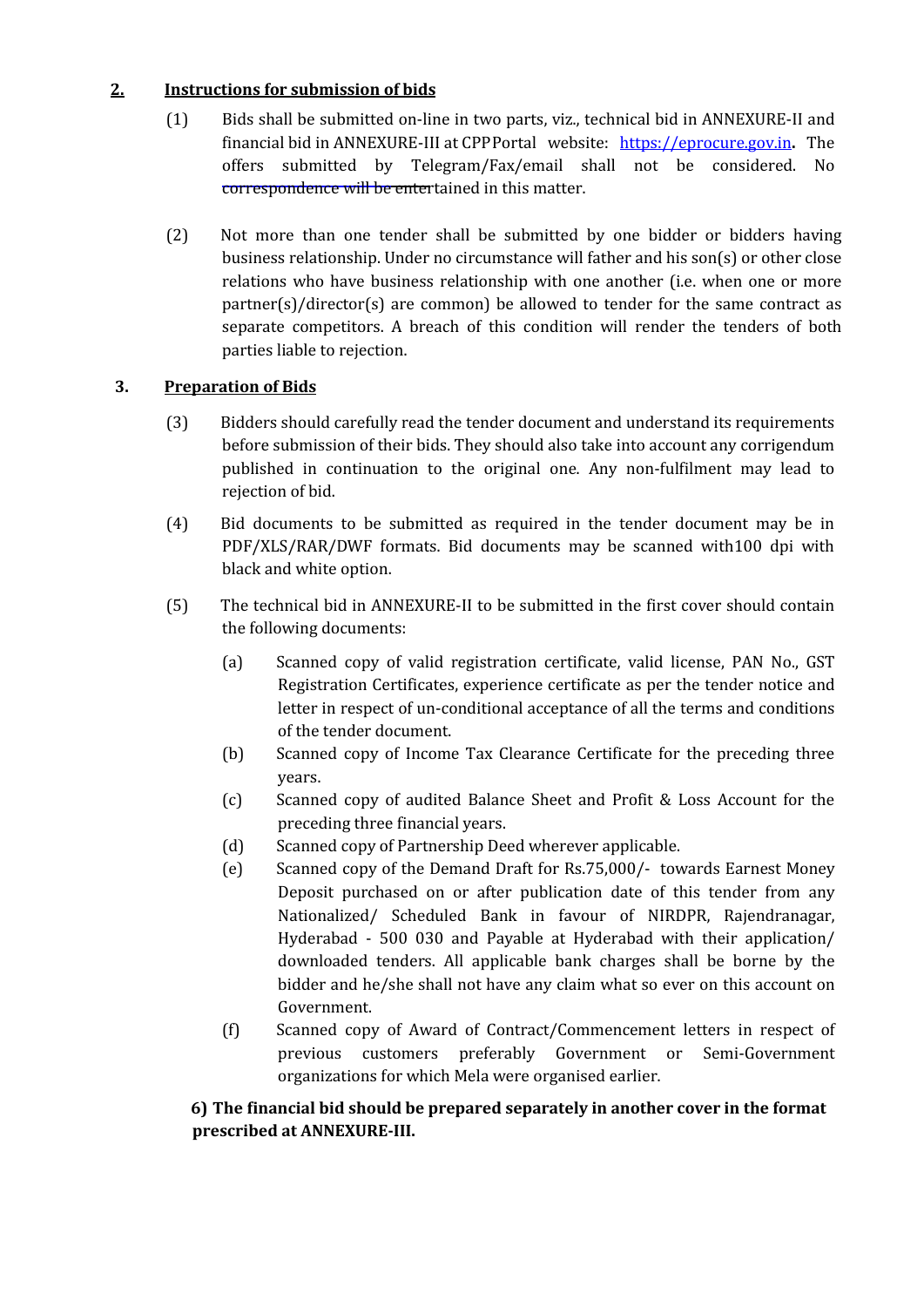### **Registration for on-line submission of Bids**

- (7) The bidders are required to submit soft copies of their bids electronically on the CPP Portal using valid Digital Signature Certificates (DSC).
- (8) For submission of on-line bid, bidders are required to enrol on the e-Procurement module of the Central Public Procurement Portal (URL: http://eprocure.gov.in) by clicking on the link **"Online Bidder Enrolment"**.
- (9) As part of the enrolment process, the bidders will be required to choose a unique username and assign a password for their accounts.
- (10) Bidders are advised to register their valid e-mail address and mobile numbers as part of the registration process. These would be used for any communication from the CPP Portal.
- (11) Upon enrolment the bidders will be required to register their valid Digital Signature Certificate (ClassII or ClassIII Certificates with signing key usage) issued by any Certifying Authority recognized by CCA India (e.g. Sify /TCS/ nCode /eMudhra etc.),with their profile.
- (12) Only one valid DSC should be registered by a bidder. Bidders must ensure That they do not lend their DSC's to others which may lead to misuse.
- (13) Bidders should then log-in to the site through the secured log-in by entering their user ID/ password and the password of the DSC /e-Token.
- (14) For uploading the same set of standard documents (e.g. PAN card copy, annual reports, auditor's certificates etc.)required to be submitted as a part of every bid, bidders can use "My Space" are available to them. **Submission of Bids**
- (15) Bidders must accept the terms and conditions contained in this tender document unconditionally while submitting their bids. They should give such acceptance in writing on the Company /Firm's letter head in the format prescribed at ANNEXURE-I
- (16) Bidder should log-in to the site well in advance for bid submission so that the same is uploaded in time i.e. on or before the bid submission time. Bids received after the due date and time shall not be accepted in any case.
- (17) The bidder has to digitally sign and upload the required bid documents one by one as indicated in the tender document.
- (18) Bidder has to select the payment option as "offline" to pay the tender fee/ EMD as applicable and enter detailsof theinstrument.
- (19) The details of the DD/ any other accepted instrument, physically sent, should tally with the details available in the scanned copy and the data entered during bid submission time. Otherwise theuploaded bid will be rejected.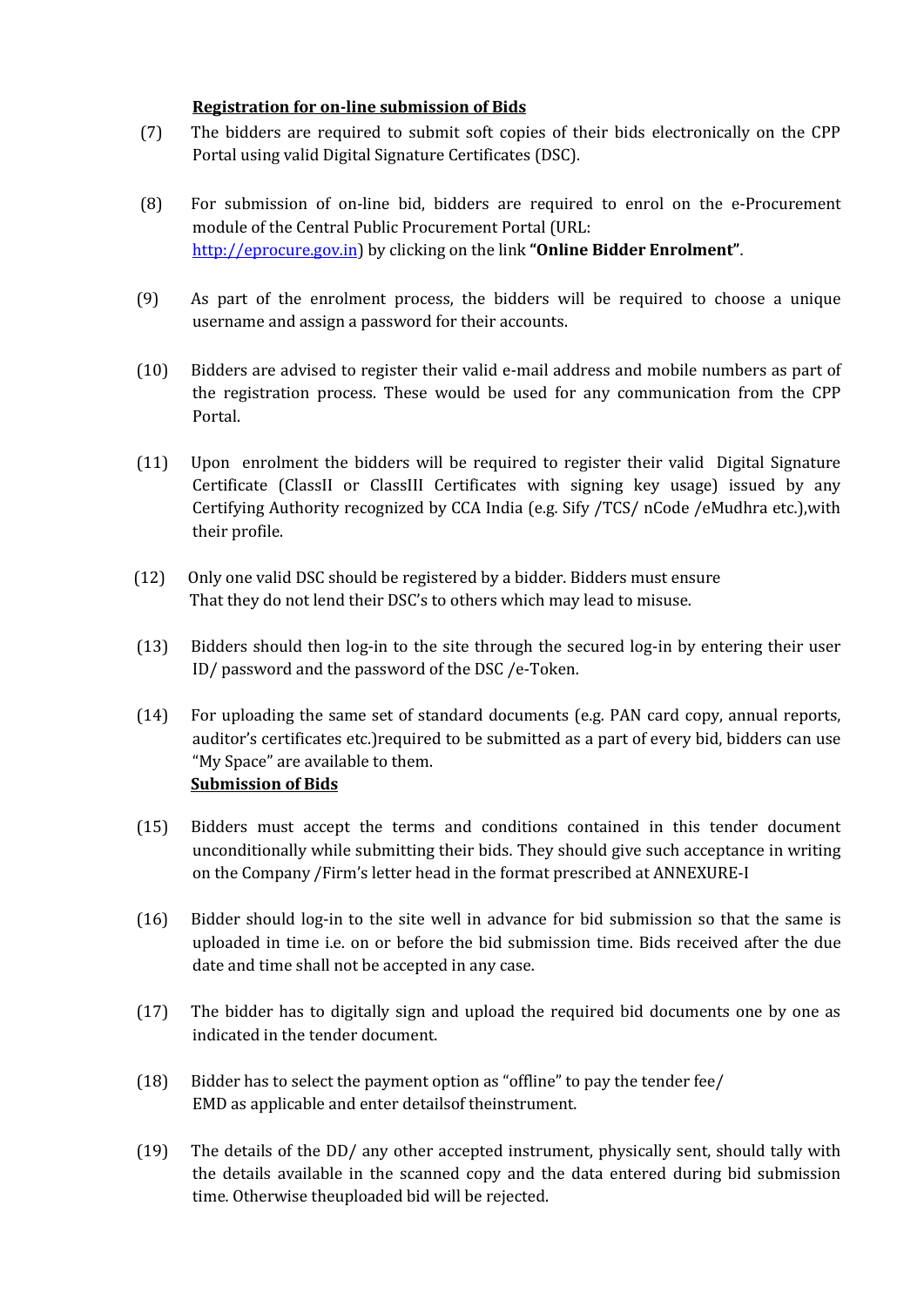- (20) Financial bid must be submitted in the format prescribed (ANNEXURE-III) in this tender document and no other format shall be acceptable. Bidders are required to download the file and quote the amount on hard copy.Once the details have been completed, the bidder should submit it online in the form of softcopy. If the file is found to be modified by the bidder, the bid will be rejected.
- (21) The server time (which is displayed on the bidders' dashboard) will be considered as the standard time for referencing the deadlines for submission of the bids by the bidders, opening of bids etc. The bidders should follow this time during bid submission.
- (22) All the documents being submitted by the bidders would be encrypted using PKI encryption techniques to ensure the secrecy of the data. The data entered cannot be viewed by unauthorized persons until the time of bid opening. The confidentiality of the bids is maintained using the secured Socket Layer 128 bit encryption technology. Data storage encryption of sensitive fields is done.
- (23) The uploaded tender documents become readable only after the tender opening by the authorized bid openers.
- (24) Upon the successful and timely submission of bids, the portal will give a successful bid submission message & a bid summary will be displayed with the bid no. and the date & time of submission of the bid with all other relevant details.
- (25) The bid summary has to be printed and kept as an acknowledgement of the submission of the bid. This acknowledgement may be used as an entry pass for any bid opening meetings.
- (26) The original Demand Draft towards Earnest Money Deposit and hard copy of the documents mentioned at para (5) above must be submitted on or before bid submission closing date and time to **Prof.& Head, CIAT**,**NIRD&PR, Hyderabad"**. Failure to do so is likely to entail rejection of bids.
- (27) Any query relating to the process of online bid submission or queries relating to CPP Portal in general may be directed to the 24x7 CPP Portal Helpdesk. The contact number for the help desk is 1800 2337315.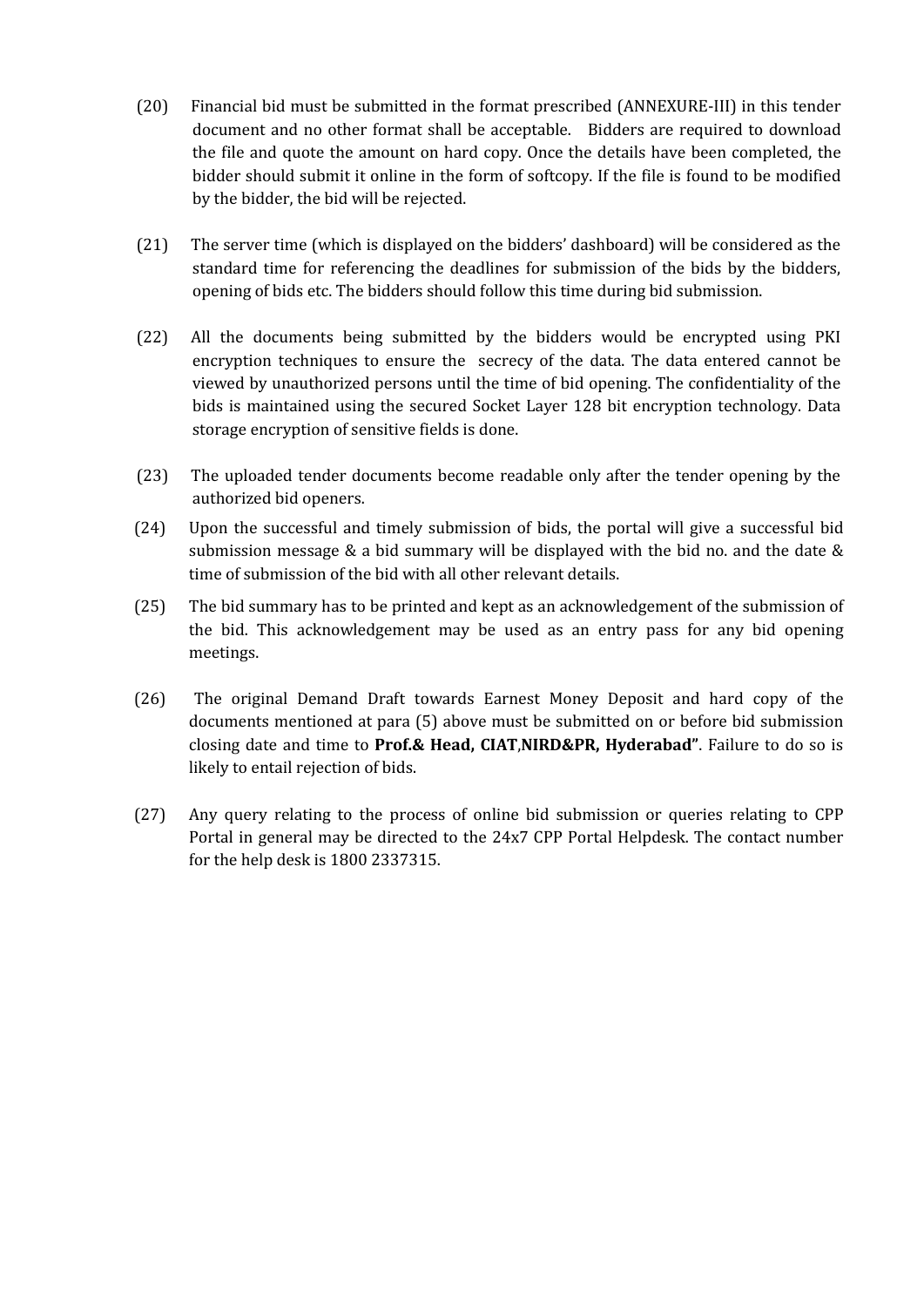# **3. Terms of Reference(TOR)**

# **(a) Tasks to be carried out by the selected tenderer**

| Sl.<br>no           | Description                                                                                                                                                                                                                                                                                                                                                                                                                                                                                                                                                                                                                                                                                                                                                                                                                                                   | Quantity as per<br>schedule<br>Of works |
|---------------------|---------------------------------------------------------------------------------------------------------------------------------------------------------------------------------------------------------------------------------------------------------------------------------------------------------------------------------------------------------------------------------------------------------------------------------------------------------------------------------------------------------------------------------------------------------------------------------------------------------------------------------------------------------------------------------------------------------------------------------------------------------------------------------------------------------------------------------------------------------------|-----------------------------------------|
| $\mathbf{1}$        | Erection of temporary stalls {No. Of Stalls may vary $(+/-)$ 10%}<br>with the following specifications:<br>a) Size of the stall $9' \times 9' = 100$ and $9' \times 6' = 100$<br>b) Octanorm stalls of Aluminium, plywood boards and title board with<br>brown/blue colour.<br>Front sunshade to protect from direct sun light.<br>C)<br>d) Electric plug points at each stall and one LED of minimum 30w<br>illumination in each stall<br>Two tables with frills and two plastic chairs with arms to each stall<br>e)<br>Numbering of the stalls to be placed at the top middle of the stall<br>f)<br>Flooring the stall with wooden platform and floor carpet.<br>g)<br>Waterproof roofing (to be covered with GI sheets with under cloth<br>h)<br>ceiling)<br>Stalls in food court(20nos)should be provided with15amps socket with<br>i)<br>switch (extra) | $200$ nos                               |
| 2                   | Extra plastic chairs with arms                                                                                                                                                                                                                                                                                                                                                                                                                                                                                                                                                                                                                                                                                                                                                                                                                                | 600 nos                                 |
| 3<br>$\overline{4}$ | VIP big sofas(3seater) (Brand New)<br>VVIP Executive Sofas (3seater) with cushion pillows and white                                                                                                                                                                                                                                                                                                                                                                                                                                                                                                                                                                                                                                                                                                                                                           | $10$ nos                                |
|                     | Colour covers (Brand New)                                                                                                                                                                                                                                                                                                                                                                                                                                                                                                                                                                                                                                                                                                                                                                                                                                     | 03 nos                                  |
| 5                   | Extra tables with top cloth and frills                                                                                                                                                                                                                                                                                                                                                                                                                                                                                                                                                                                                                                                                                                                                                                                                                        | 150nos.                                 |
| 6                   | Construction of arch structures including provision of cloths, flower<br>Decoration and cloth boards as per matter and design given by<br>NIRDPR(Brand New)                                                                                                                                                                                                                                                                                                                                                                                                                                                                                                                                                                                                                                                                                                   | 01 nos                                  |
| 7                   | Providing of podium for everyday cultural activities and green rooms 2 nos.<br>On the stage                                                                                                                                                                                                                                                                                                                                                                                                                                                                                                                                                                                                                                                                                                                                                                   | 02 nos                                  |
| 8                   | Extra floor carpet between pathways of stalls, in-front of stage and Other un-<br>covered areas in the Exhibition area and as per directions of the Officer-In-<br>Charge                                                                                                                                                                                                                                                                                                                                                                                                                                                                                                                                                                                                                                                                                     | 20000<br>Sqft                           |
| 9                   | Live telecasting closed circuit TV of Mela activities during10 am to 11pm on<br>all Five days with Plasma TVs of min. Size 50" one at Food court area and<br>other at exhibition areas and as per directions of the Officer - In- Charge                                                                                                                                                                                                                                                                                                                                                                                                                                                                                                                                                                                                                      | 04 nos                                  |
| 10                  | Providing dust bins (big size) at different places (as per directions of the<br>Officer-In-Charge) and cleaning of dustbins along with the exhibition area,<br>stalls area and food court during the five days of the Mela. The dustbins and<br>Mela are as should be cleaned at Regular intervals.                                                                                                                                                                                                                                                                                                                                                                                                                                                                                                                                                           | $100$ nos                               |
| 11                  | Providing of super structure on existing RTP Stage (Pipe-Pandal with back<br>drop curtains of blue/black in colour) over the stage to organize the cultural<br>programmes and other functions including water proof roof for Stage. As per<br>directions of Officer-In-Charge                                                                                                                                                                                                                                                                                                                                                                                                                                                                                                                                                                                 | One job                                 |
| 12                  | Providing pipe pendals of size 80'x60' two in front of the stage, one At<br>reception/entrance/control room and other at catering place and as per<br>directions of the Officer-In-Charge                                                                                                                                                                                                                                                                                                                                                                                                                                                                                                                                                                                                                                                                     | 20000<br>Sqft                           |
| 13                  | Side walling with cloths of 7 feet high                                                                                                                                                                                                                                                                                                                                                                                                                                                                                                                                                                                                                                                                                                                                                                                                                       | 1000'                                   |
| 14                  | Metal halides of 400w /LEDs of same illumination each should be erected at<br>different places in the Mela premises. as per directions of Officer-In-Charge                                                                                                                                                                                                                                                                                                                                                                                                                                                                                                                                                                                                                                                                                                   | 600<br><b>Nos</b>                       |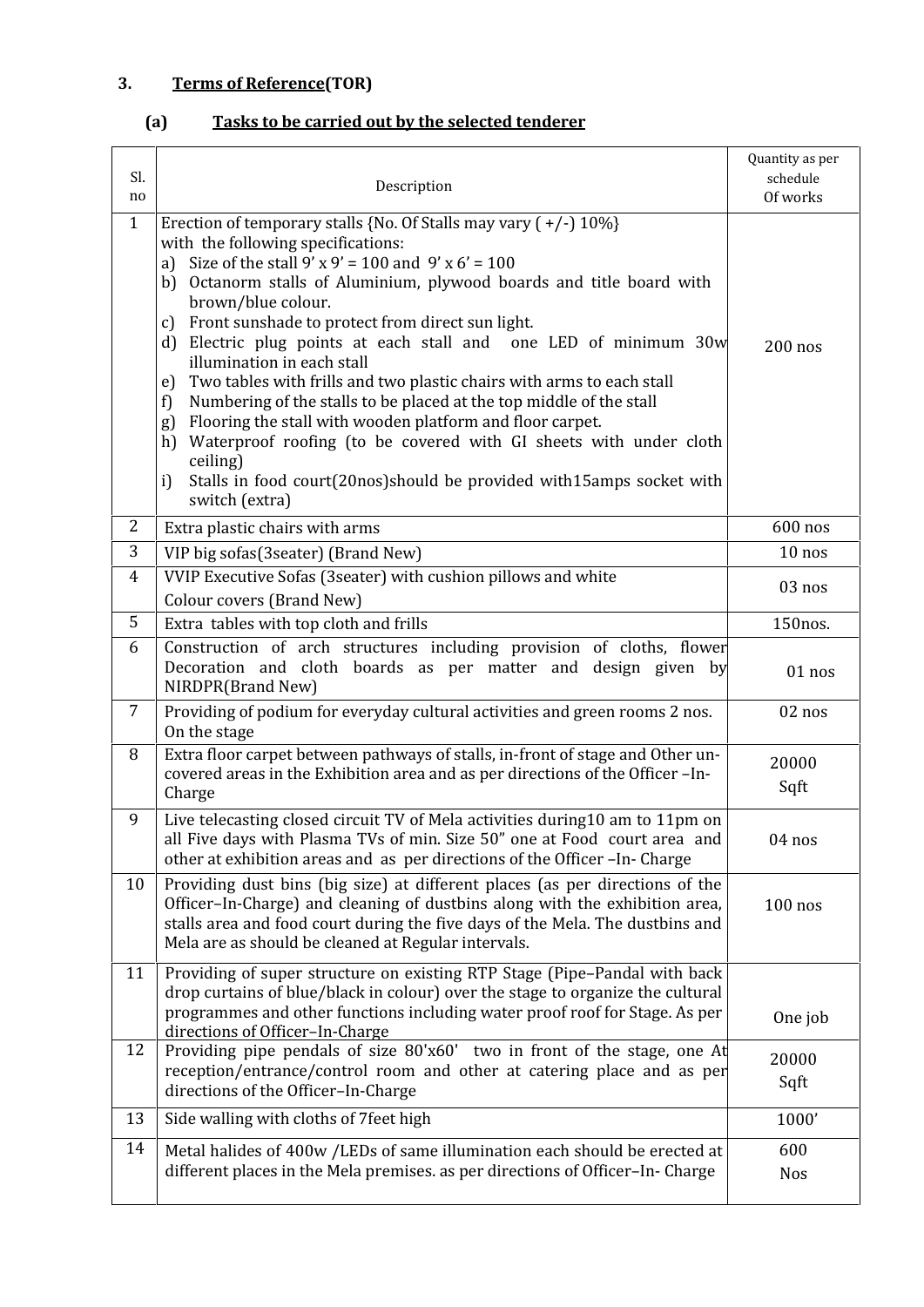| 15 | Total electrification of the area (should run on sound proof generators)<br>with full illumination from 17.00 hours to 12.30 hours (05.00PM to 12.30AM)<br>at the following places including the required fuel to run the Generators.<br>Exhibition area, Food court area, Parking area, along the road sides from the<br>entrance of the RTP, Extra lights at entrances and in front of the RTP, and<br>other places including one standby generator to be kept at the mela<br>premises as per the direction of the Officer-In-Charge | One job     |
|----|----------------------------------------------------------------------------------------------------------------------------------------------------------------------------------------------------------------------------------------------------------------------------------------------------------------------------------------------------------------------------------------------------------------------------------------------------------------------------------------------------------------------------------------|-------------|
| 16 | Designer series lighting at different rocky places and plants along the hedges.<br>Rocks.                                                                                                                                                                                                                                                                                                                                                                                                                                              | 50,000 nos. |
| 17 | Power LED Colourful cans to be placed at back side of the stage facing to the<br>water fall and over the stage                                                                                                                                                                                                                                                                                                                                                                                                                         | 30 nos.     |
| 18 | Barricading at Band-II parking area, pathway adjoining to the wall of<br>Sanitation Park, way to training hall, over the retaining wall at RBC<br>And as per directions of Officer-In-Charge.                                                                                                                                                                                                                                                                                                                                          | 800 ft      |
| 19 | Good sound system arrangements with sound mixers compatible to add DVD<br>players, USB, card readers and other audio devices, feedback speakers,<br>wireless and wired microphones (2 each) etc. at the stage, catering area and<br>food court area on all the 5days along with mikes. High quality sound boxes<br>at 5 place ( $@2$ boxes per place) at different places in the mela premises.                                                                                                                                        | One job     |
| 20 | Providing of mobile toilets at different places in the mela premises Including<br>attendants for house keeping the toilets.                                                                                                                                                                                                                                                                                                                                                                                                            | 08 nos      |
| 21 | Wash basins with water facility should be provided at food court area.                                                                                                                                                                                                                                                                                                                                                                                                                                                                 | 05 Nos      |
| 22 | Mela Supervisors - Time 0900Am to 0030Am (should be under control of<br>designated officers of NIRDPR)                                                                                                                                                                                                                                                                                                                                                                                                                                 | 10 Nos      |
| 23 | Providing of drinking water facility for the visitors at different places along<br>with paper glasses. The empty bottles should be replaced immediately by<br>your attendants.                                                                                                                                                                                                                                                                                                                                                         | $15$ nos    |
| 24 | Flowers decoration as per the direction of the officer in charge for the stage<br>on all the five days with different flowers.                                                                                                                                                                                                                                                                                                                                                                                                         | 5 jobs      |
| 25 | One amplifier and sound system 4 mikes (separate) is to be provided at mela<br>office with microphone for announcements. The mikes should be kept at stall<br>area (2 nos), entrance and food court area. This should be ready by 27 <sup>th</sup> Nov<br>2018                                                                                                                                                                                                                                                                         | $1$ job     |

# **(b) Schedule of completion of task**

The demo Stall should be ready by 25th Oct 2018 which will be shown to the empowered committee and suggestions, if any, should be added or removed at the bidders' cost and final stalls should be completed on 26.10.2018 for approval of empowered committee.

# **4. Eligibility criteria forbidders and selection procedure**

- (I) For being eligible in technical bidding, the intending bidders
	- (a) Must be a registered firm;
	- (b) Should have annual turnover of at least 25 lakhs during the preceding three financial years;
	- (c) Should have experience in erecting stalls at mela in the past three years anywhere in the country preferably for Government organizations (copies of completion certificate of work order to be provided as evidence);
	- (d) Should have valid license, PAN No., GST Registration Certificate
	- (e) Must submit EMD Rs.75,000/- in favour of NIRD, Hyderabad in original before the last date and time specified for bid submission;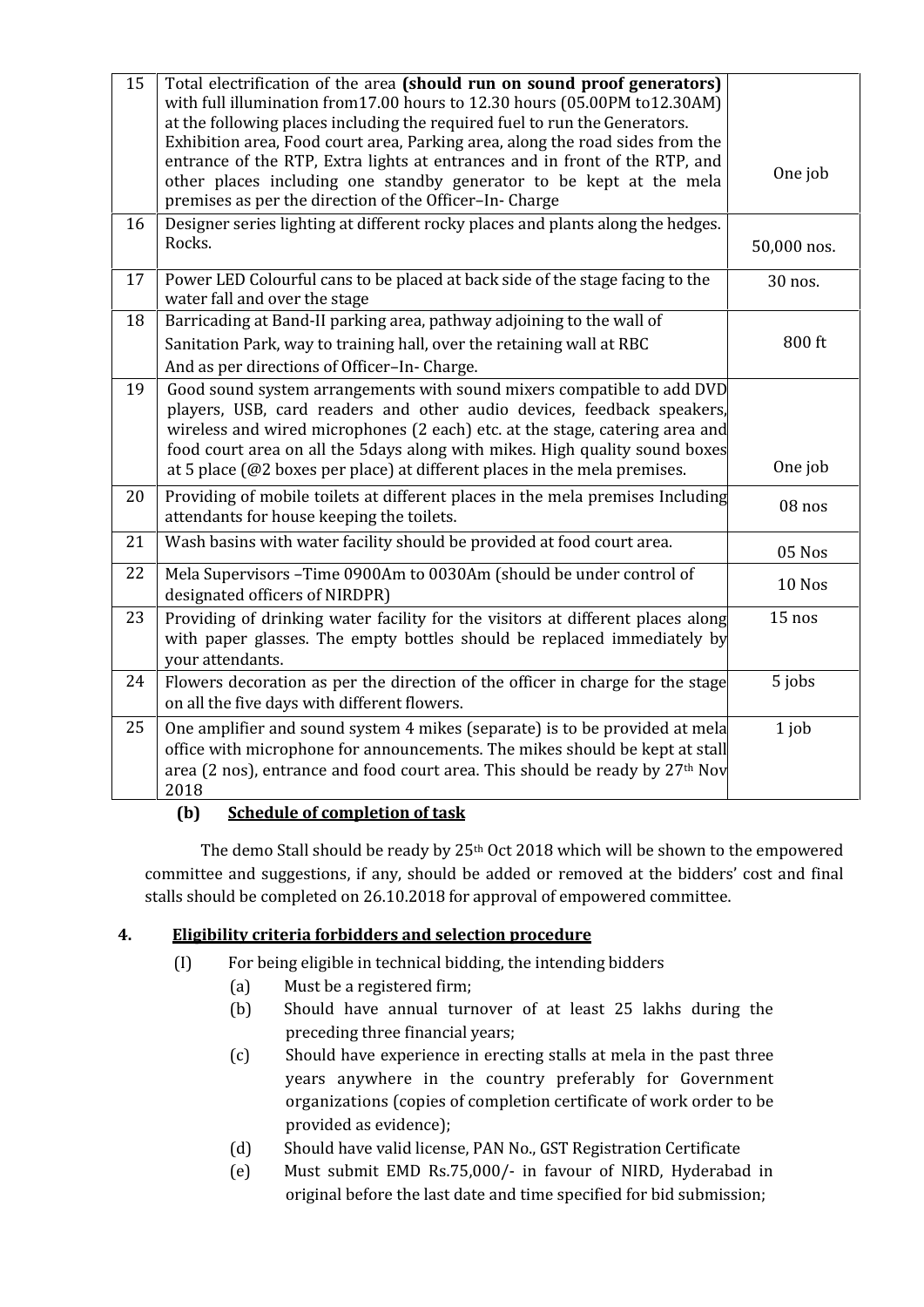(f) Should not have been black listed by any of the Government/Semi- Government/ Private organizations.

# (g) **The bidder should arrange a demo stall before 25.10.2018 (3.00pm) for finalisation by a constituted committee**.

- (II) Bidders who qualify on the basis of above criteria shall be short-listed. The short listed bidders have to present their work Through Demo stall to a committee which shall short list and recommend to the competent authority. Financial bids of only such short-listed bidders shall be downloaded.
- (III) The bidder who has accepted all the terms and conditions of contract unconditionally in the format prescribed at  $ANNEXURE - III$  and whose financial bid including all the taxes/ charges is found to be the lowest shall be selected forward of contract provided the demo stall also found to be as per requirement.

# **5. Other terms and conditions**

# **All the bidders should inspect the site before quoting for the work.**

- a) SUBMISSION OF BIDS The bidders shall have to submit their on-line bids i.e. technical and financial bid separately.
- b) Earnest Money Deposit (E.M.D)

The EMD of the success full bidder shall be converted into Security Deposit and shall be released after one month of successful completion of job. EMD of unsuccessful bidders will be returned after finalization of the tenders.

c) Mode of selection

The selection of the agency will be based on the eligibility criteria indicated at para (4) above and based on the report of the committee regarding demo stalls erected by the parties within the stipulated time, who are primafasci found suitable for consideration on the basis of the quality and rate.

- d) The organizers should be available throughout the day for any assistance atthe mela in all the days.
- e) Safety of the materials dumped should be ensured by the event manager and RTP, NIRDPR will not be responsible for any loss or damage to the materials of the agency.
- f) Each event manager/ bidder should show a **DEMOSTALL** showing all the necessary details as per the specification at a place in RTP in consultation with the undersigned, with in the stipulated time. The committee will inspect after downloading the technical bids. The demo stall should remain at the place, till the event is over. **Nothing will be paid towards the cost incurred for erecting the demo stall and also for removal of the same.**
- g) The demo stalls of the un-successful bidders should remove immediately in two days after opening of the financial bids otherwise the NIRD PR (RTP) will not be responsible if any damages or lost of the materials in the stall,
- h) Additional items of work should also be carried out in case of urgent requirement apart from the above schedule for which extra payment be given as per approved rates.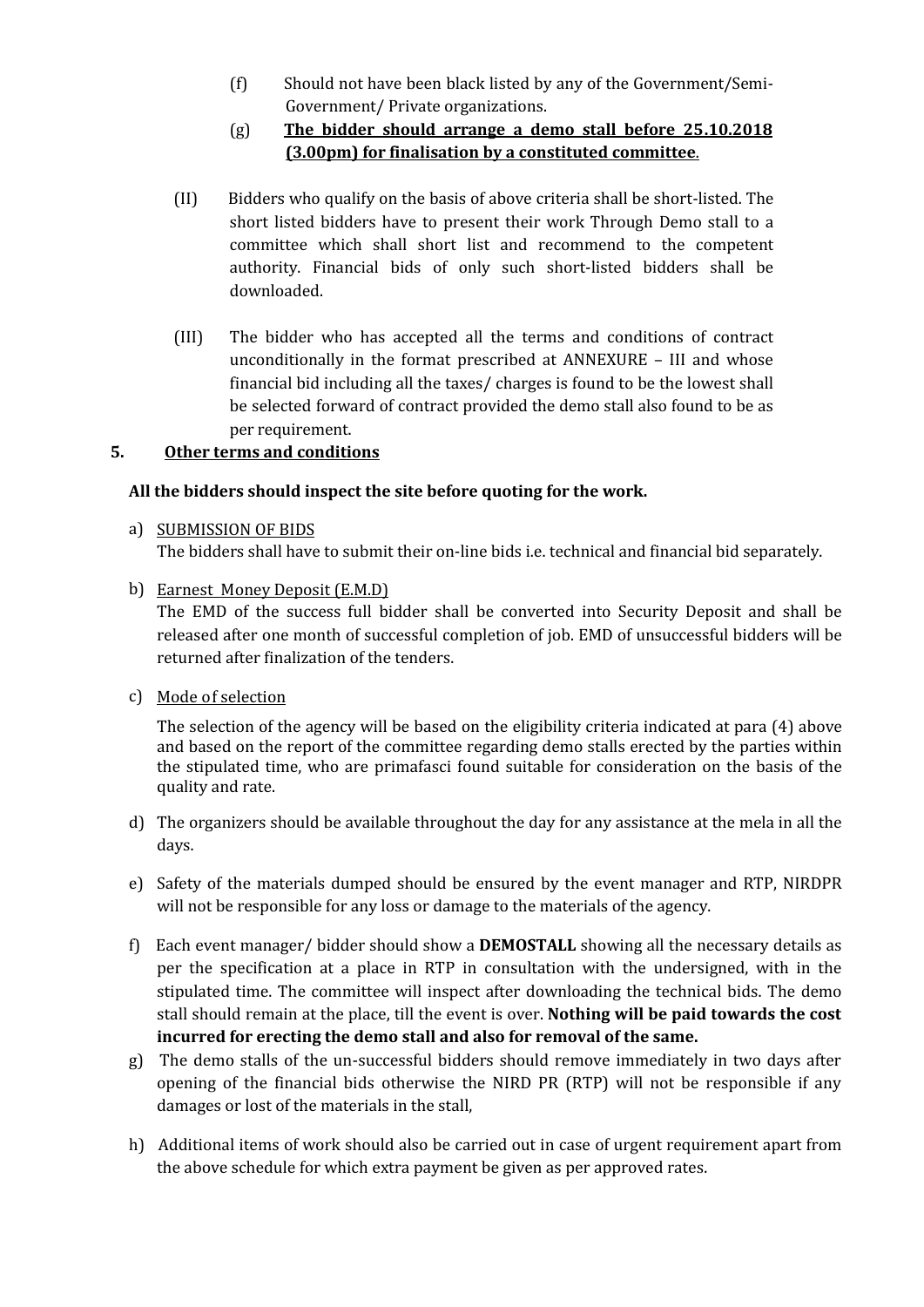- i) The TDS (Tax deduction at Source) will be deducted as per rules.
- j) The amount quoted should be inclusive of all taxes, transportation charges, manpower etc..
- $k$ ) The terms and conditions of payment is as follows
	- i. 50% of the amount will be released after dumping of materials and erecting the stalls at site.
	- ii. 25%of the amount will be released after completion of the erection of stalls.
	- iii. Balance 25% will be released after completion of the event.
- **l) The interested bidders/ event managers should visit the mela premises before quoting their rates.**
- m) The payments will be made as per the actual works done and if any extra works required should also be carried out by the agency.
- n) The period of hire charges is tentatively mentioned as 5days. It may vary either way in case of less period, payment will be calculated accordingly. Total value quoted by the bidder will be divided by 5days and calculation of payment will be done based on actual period of organization of event and payment will be settled on prorate basis.
- o) The erecting of stalls and electrification for the mela should be ready before two days of the event to make a trial run before the mela. Delay in completion of the work beyond the above date will be levied with a penalty ofRs.10, 000/.Per day.
- p) **The Payment shall be made as per actual supplied/erected by the firm**
- **q) The contractor or firm should clear all their materials with in ten days from the last day of the Mela. Otherwise, demurrage charges will be levied at the rate of Rs.5000 /-per day.**
- r) In the event of any dispute arising between both the parties i.e. NIRD&PR and the contractor, under these conditions or any conditions contained in the Work Order or in connection with this contract, the same shall be referred to the sole arbitration of the Director General, NIRD&PR or some other persons appointed by him. The award of the arbitrator shall be final and binding on both the parties to this contract.
- s) The order executed will be subject to Indian law and local court sat Hyderabad only.
- t) Any queries relating to the tender document and the terms and conditions contained therein should be addressed to the Tender Inviting Authority or the relevant contact person as per the contact numbers given below:

| i. TUmasankar        | -9848908111   |
|----------------------|---------------|
| ii. Hrushi Keshav    | $-9160150140$ |
| iii. Rushendra Reddy | -8885555360   |
| iv. B N Mani         | -9848780156   |

u) It may be noted that the **Prof. & Head, CIAT** reserves the right to reject any or all the offers without assigning any reasons whatsoever.

**Signature of the bidder with seal**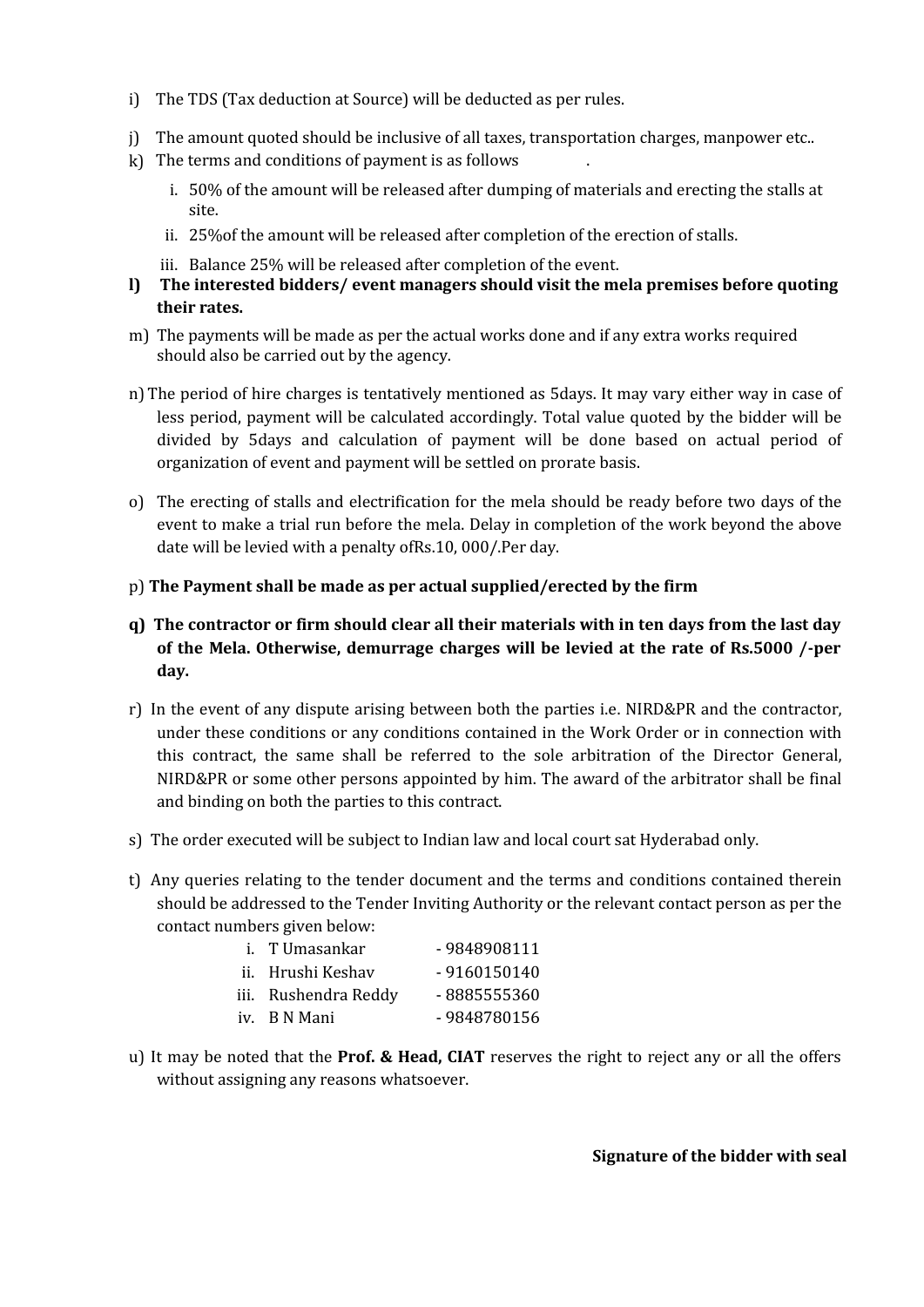#### **LETTER OFACCEPTANCE OF TERMSAND CONDITIONS**

*(To be given on Company's Letter Head)*

To

Date:

The Prof.& Head (CIAT) National Institute of Rural Development & Panchayati Raj Rajendranagar Hyderabad- 500030.

**Subject:** Tender Notification for organizing 16th Mela Event- acceptance of terms & Conditions of tender.

### Reference: **TenderNotificationNo.1/RTP-NIRDPR /EM/2018**

DearSir,

1. I/We have downloaded/ obtained the tender document(s) for the above mentioned 'Tender/Work' from the website(s) https://eprocure.gov.in.as per your advertisement given in the above mentioned website(s).

2. I/We have read the entire terms and condition s of the tender document (including all annexure) which form part of the tender document and I/we here by undertake that .I/we shall abide by the terms and conditions including all clauses contained therein.

3. The corrigendum/ corrigenda issued from time to time by the NIRD&PR, Hyderabad too have also been taken into consideration while submitting this acceptance letter.

4. I/We here by unconditionally accept the tender conditions of above mentioned tender document/ corrigendum in its entirety.

5. In case of any provision of this tender being found violated by me /us, the NIRD&PR, Hyderabad shall, without prejudice to any other right or remedy, be at liberty to reject this tender/bid including the for feiture of the Bid Security/Earnest Money Deposit in full.

Yoursfaithfully,

**Signature of the Bidder with Official Seal**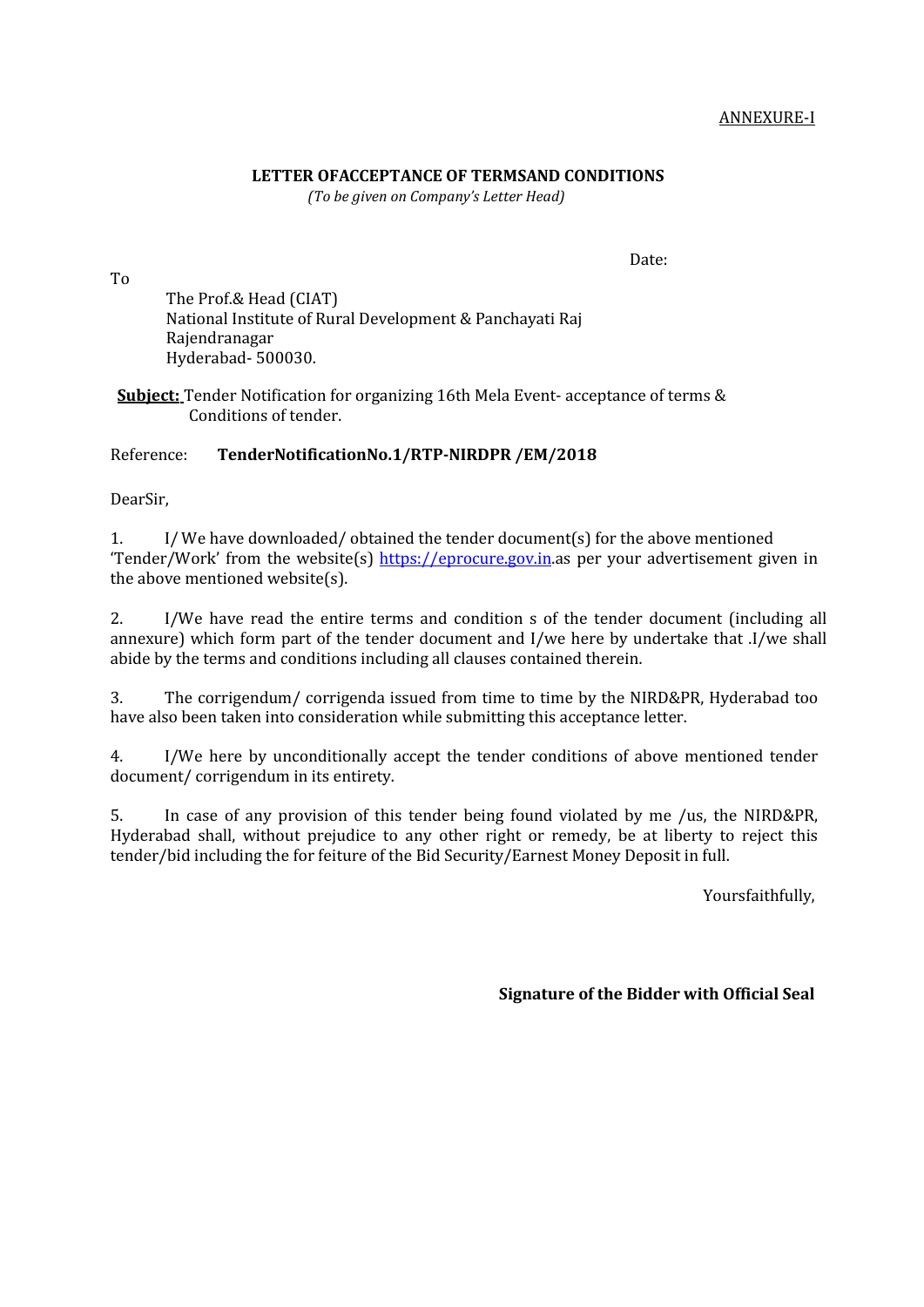### **TECHNICAL BID FORORGANIZING14TH MELAEVENTAT RTP-NIRD&PR** (Tender NotificationNo.1/RTP-NIRDPR EM/2018)

| Sl.<br>No. | Particulars                                                                                                                                                                     | Information to be supplied by the<br>intending bidder       |
|------------|---------------------------------------------------------------------------------------------------------------------------------------------------------------------------------|-------------------------------------------------------------|
| 1.         | Name of the Company/Firm                                                                                                                                                        |                                                             |
| 2.         | Address of the Company/Firm                                                                                                                                                     |                                                             |
|            | (a) Postal                                                                                                                                                                      |                                                             |
|            | (b)Telephone/Fax/Mobile No.(s)                                                                                                                                                  |                                                             |
|            | (c) E-mail ID                                                                                                                                                                   |                                                             |
|            | (d) Website address, if any                                                                                                                                                     |                                                             |
| 3.         | Type of the Company/Firm<br>(In the case of Partnership Firm, a copy of Deed to<br>be submitted)                                                                                |                                                             |
| 4.         | Owner/partners of the Company/Firm                                                                                                                                              |                                                             |
| 5.         | (a) Year of establishment of the Co. /Firm                                                                                                                                      |                                                             |
|            | (b) For how long the Co./ Firm has been in the<br>field of organizing melas for Government/<br>Semi-Govt./large private organizations?<br>(proof to be submitted)               |                                                             |
|            | $(c)$ PAN No.                                                                                                                                                                   |                                                             |
|            | $(d)$ GST no.                                                                                                                                                                   |                                                             |
|            | (e) Service Tax Regd.No.                                                                                                                                                        |                                                             |
| 6.         | Details of Demand Draft submitted towards Bid<br>Security/Earnest Money Deposit 2% on quoted<br>amount                                                                          |                                                             |
| 7.         | Annual Turnover during the preceding three<br>yearsi.e.2014-15,2015-16&2016-17(copyof<br>Balance<br>Sheet and Profit &<br>audited<br>Loss<br>Account to be submitted)           | Yearly Turnover (in ₹lakh)<br>2015-16<br>2016-17<br>2017-18 |
| 8.         | Did the Co./Firm get Income Tax Clearance<br>Certificate from the Income Tax Department for<br>the years 2014-15, 2015-16 & 2016-17(copy ITCC<br>for each year to be submitted) |                                                             |
| 9.         | Has the Co. / Firm ever been blacklisted?                                                                                                                                       |                                                             |

Date:  $\Box$  Signature of Bidder with official seal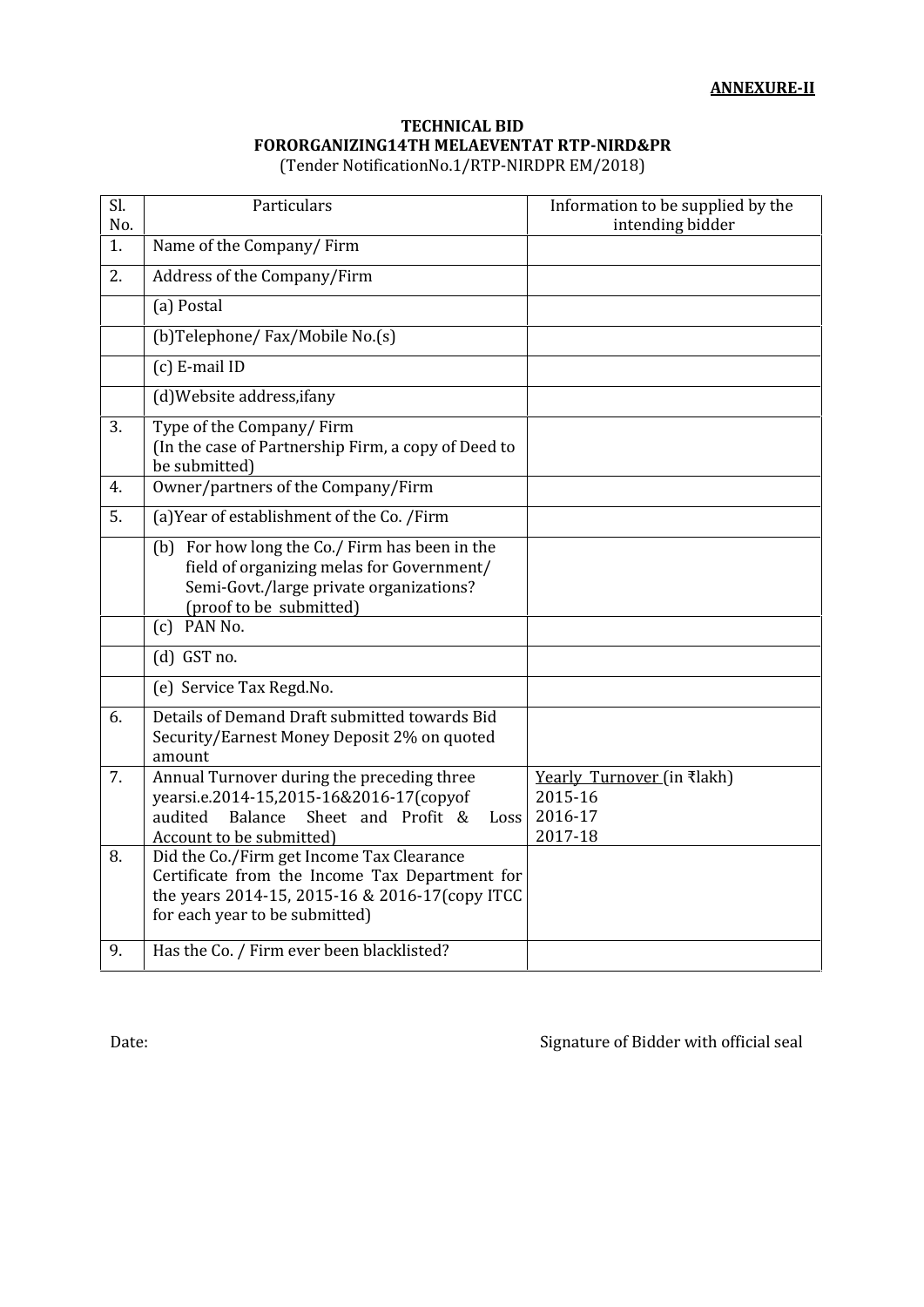# **SCHEDULE OF ITEMS OF WORK for 16TH RURAL TECHNOLOGY AND CRAFTS MELA**

| Sl. No       | <b>Description</b>                                                                                                                                                                                                                                                                                                                                                                                                                                                                                                                                                                                                                                                                                                                                                                                                                     | Quantity as per<br>schedule | Rate in figures | Rate in words | Amount |
|--------------|----------------------------------------------------------------------------------------------------------------------------------------------------------------------------------------------------------------------------------------------------------------------------------------------------------------------------------------------------------------------------------------------------------------------------------------------------------------------------------------------------------------------------------------------------------------------------------------------------------------------------------------------------------------------------------------------------------------------------------------------------------------------------------------------------------------------------------------|-----------------------------|-----------------|---------------|--------|
| $\mathbf{1}$ | Erection of temporary stalls {No. Of Stalls may vary $(+/-)$ 10%}<br>with the following specifications:<br>a) Size of the stall $9' \times 9' = 100$ and $9' \times 6' = 100$<br>b) Octanorm stalls of Aluminium, plywood boards and title board with br<br>c) Front sunshade to protect from direct sun light.<br>Electric plug points at each stall and one LED of minimum 30w<br>d)<br>illumination in each stall<br>Two tables with frills and two plastic chairs with arms to each stall<br>e)<br>Numbering of the stalls to be placed at the top middle of the stall<br>f<br>Flooring the stall with wooden platform and floor carpet.<br>g)<br>h) Waterproof roofing (to be covered with GI sheets with under cloth<br>ceiling)<br>Stalls in food court(20nos)should be provided with15amps socket<br>i)<br>with switch (extra) | $200$ nos                   |                 |               |        |
| 2            | Extra plastic chairs with arms                                                                                                                                                                                                                                                                                                                                                                                                                                                                                                                                                                                                                                                                                                                                                                                                         | 600 nos                     |                 |               |        |
| 3            | VIP big sofas(3seater) (Brand New)                                                                                                                                                                                                                                                                                                                                                                                                                                                                                                                                                                                                                                                                                                                                                                                                     | $10$ nos                    |                 |               |        |
| 4            | VVIP Executive Sofas (3seater) with cushion pillows and white<br>Colour covers (Brand New)                                                                                                                                                                                                                                                                                                                                                                                                                                                                                                                                                                                                                                                                                                                                             | 03 nos                      |                 |               |        |
| 5            | Extra tables with top cloth and frills                                                                                                                                                                                                                                                                                                                                                                                                                                                                                                                                                                                                                                                                                                                                                                                                 | 150nos.                     |                 |               |        |
| 6            | Construction of arch structures including provision of cloths, flower<br>Decoration and cloth boards as per matter and design given by<br>NIRDPR(Brand New)                                                                                                                                                                                                                                                                                                                                                                                                                                                                                                                                                                                                                                                                            | $01$ nos                    |                 |               |        |
| 7            | Providing of podium for everyday cultural activities and green rooms 2<br>nos. On the stage                                                                                                                                                                                                                                                                                                                                                                                                                                                                                                                                                                                                                                                                                                                                            | 02 nos                      |                 |               |        |
| 8            | Extra floor carpet between pathways of stalls, in-front of stage and Other<br>un-covered areas in the Exhibition area and as per directions of the<br>Officer-In-Charge                                                                                                                                                                                                                                                                                                                                                                                                                                                                                                                                                                                                                                                                | 20000<br>Sqft               |                 |               |        |
| 9            | Live telecasting closed circuit TV of Mela activities during10 am to 11pm<br>on all Five days with Plasma TVs of min. Size 50" one at Food court area<br>and other at exhibition areas and as per directions of the Officer -In-<br>Charge                                                                                                                                                                                                                                                                                                                                                                                                                                                                                                                                                                                             | 04 nos                      |                 |               |        |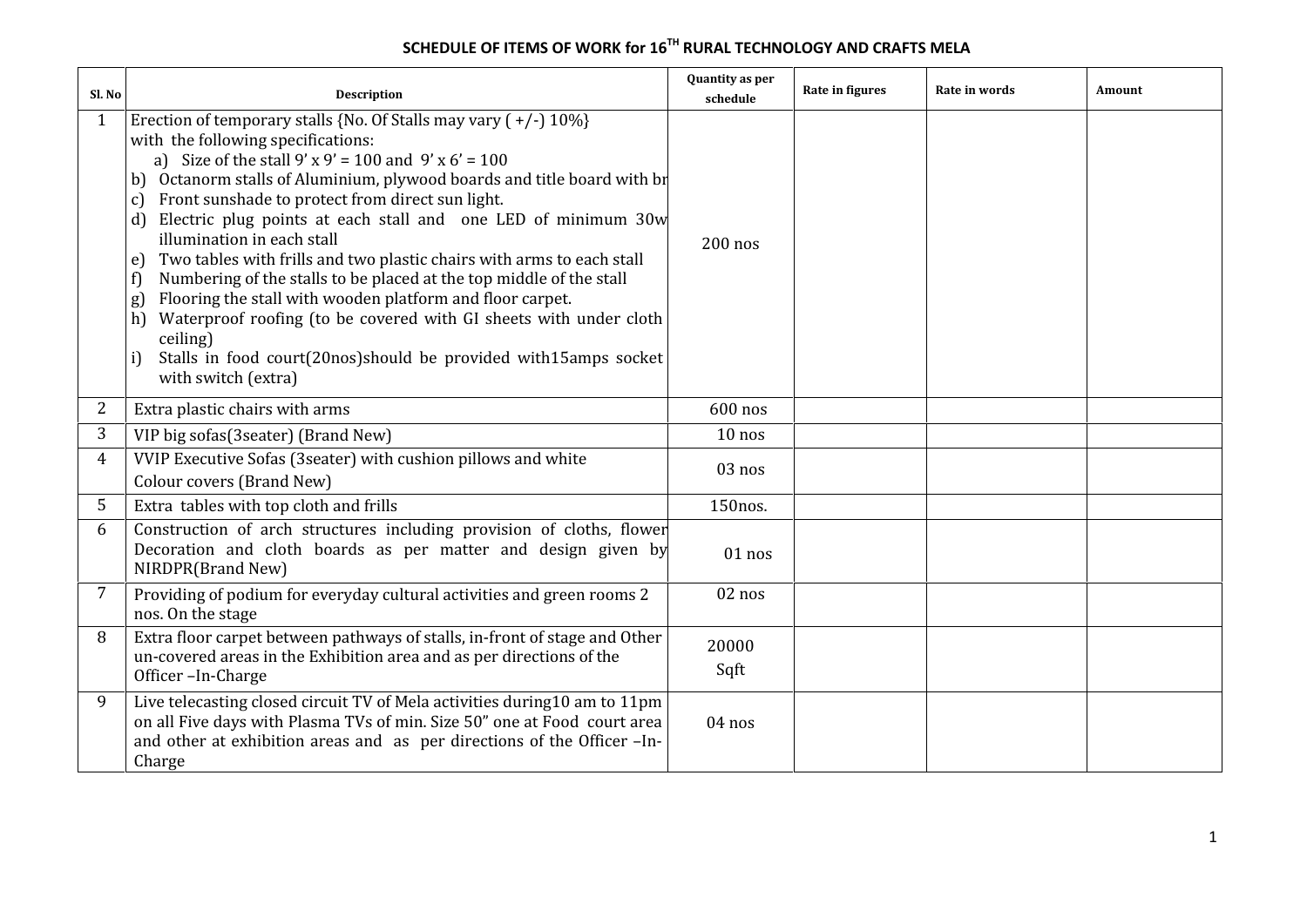| Sl. No | <b>Description</b>                                                                                                                                                                                                                                                                                                                                                                                                                                                                                                                         | Quantity as per<br>schedule | Rate in figures | Rate in words | Amount |
|--------|--------------------------------------------------------------------------------------------------------------------------------------------------------------------------------------------------------------------------------------------------------------------------------------------------------------------------------------------------------------------------------------------------------------------------------------------------------------------------------------------------------------------------------------------|-----------------------------|-----------------|---------------|--------|
| 10     | Providing dust bins (big size) at different places (as per directions of the<br>Officer-In-Charge) and cleaning of dustbins along with the exhibition<br>area, stalls area and food court during the five days of the Mela. The<br>dustbins and Mela are as should be cleaned at Regular intervals.                                                                                                                                                                                                                                        | $100$ nos                   |                 |               |        |
| 11     | Providing of super structure on existing RTP Stage (Pipe-Pandal with<br>back drop curtains of blue/black in colour) over the stage to organize<br>the cultural programmes and other functions including water proof roof<br>for Stage. As per directions of Officer-In-Charge                                                                                                                                                                                                                                                              | One job                     |                 |               |        |
| 12     | Providing pipe pendals of size 80'x60' two in front of the stage, one At<br>reception/entrance/control room and other at catering place and as per<br>directions of the Officer-In-Charge                                                                                                                                                                                                                                                                                                                                                  | 20000<br>Sqft               |                 |               |        |
| 13     | Side walling with cloths of 7 feet high                                                                                                                                                                                                                                                                                                                                                                                                                                                                                                    | 1000'                       |                 |               |        |
| 14     | Metal halides of 400w /LEDs of same illumination each should be<br>erected at different places in the Mela premises. as per directions of<br>Officer-In-Charge                                                                                                                                                                                                                                                                                                                                                                             | 600<br><b>Nos</b>           |                 |               |        |
| 15     | Total electrification of the area (should run on sound proof<br>generators) with full illumination from17.00 hours to 12.30 hours<br>(05.00PM to12.30AM) at the following places including the required fuel<br>Generators. Exhibition area, Food court area, Parking<br>to run the<br>area, along the road sides from the entrance of the RTP, Extra lights at<br>entrances and in front of the RTP, and other places including one<br>standby generator to be kept at the mela premises as per the direction<br>of the Officer-In-Charge | One job                     |                 |               |        |
| 16     | Designer series lighting at different rocky places and plants along the<br>hedges. Rocks.                                                                                                                                                                                                                                                                                                                                                                                                                                                  | 50,000 nos.                 |                 |               |        |
| 17     | Power LED Colourful cans to be placed at back side of the stage facing to<br>the water fall and over the stage                                                                                                                                                                                                                                                                                                                                                                                                                             | 30 nos.                     |                 |               |        |
| 18     | Barricading at Band-II parking area, pathway adjoining to the wall of<br>Sanitation Park, way to training hall, over the retaining wall at RBC<br>And as per directions of Officer-In-Charge.                                                                                                                                                                                                                                                                                                                                              | 800 ft                      |                 |               |        |